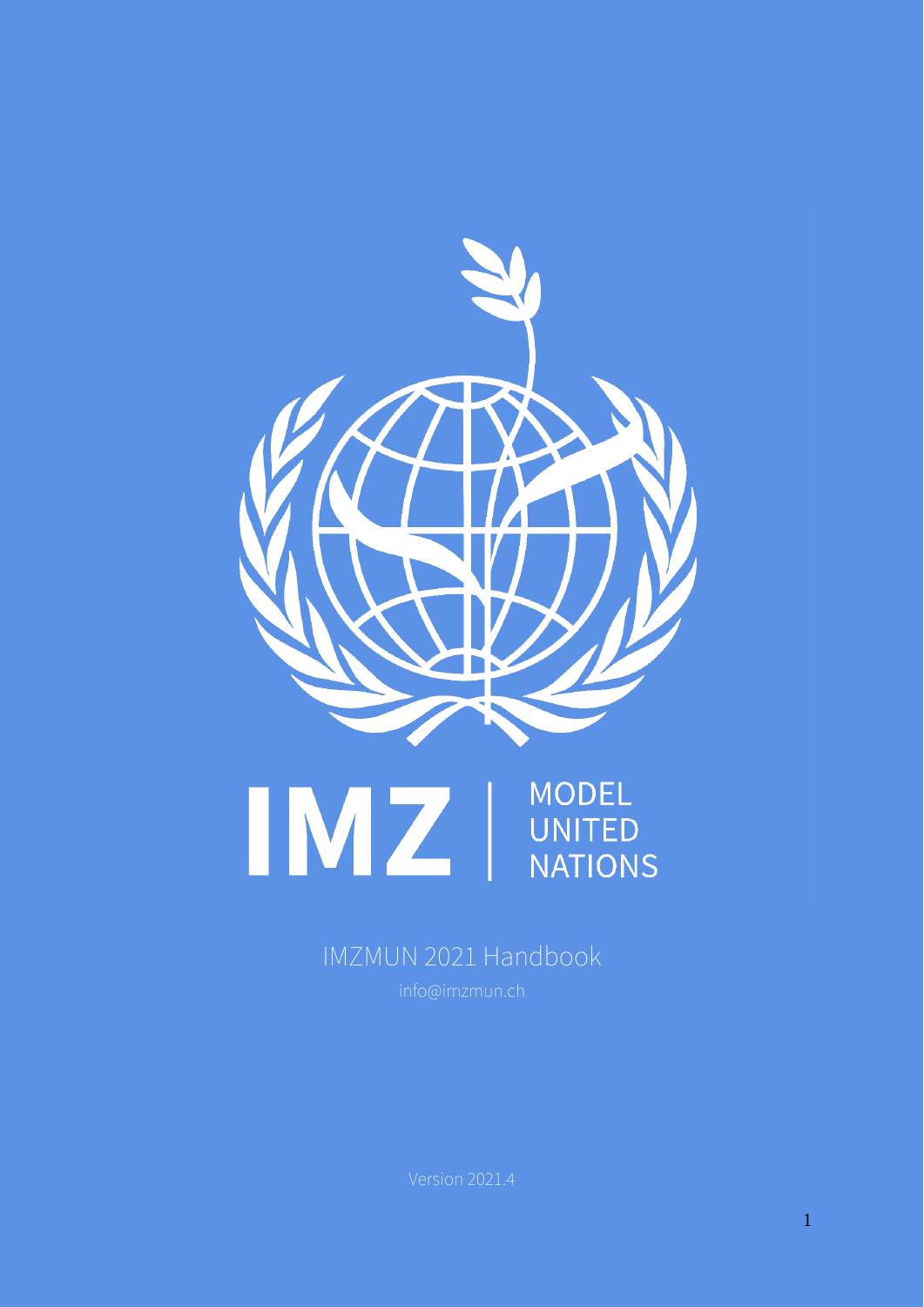### Content

Acknowledgements: The Rules of Procedures are partially copied from, partially inspired from from the UN itself or are inspired from previous conferences, especially the BalMUN Delegate's Handbook 2010 and the SLN Handbook 2014. The author is happy to acknowledge any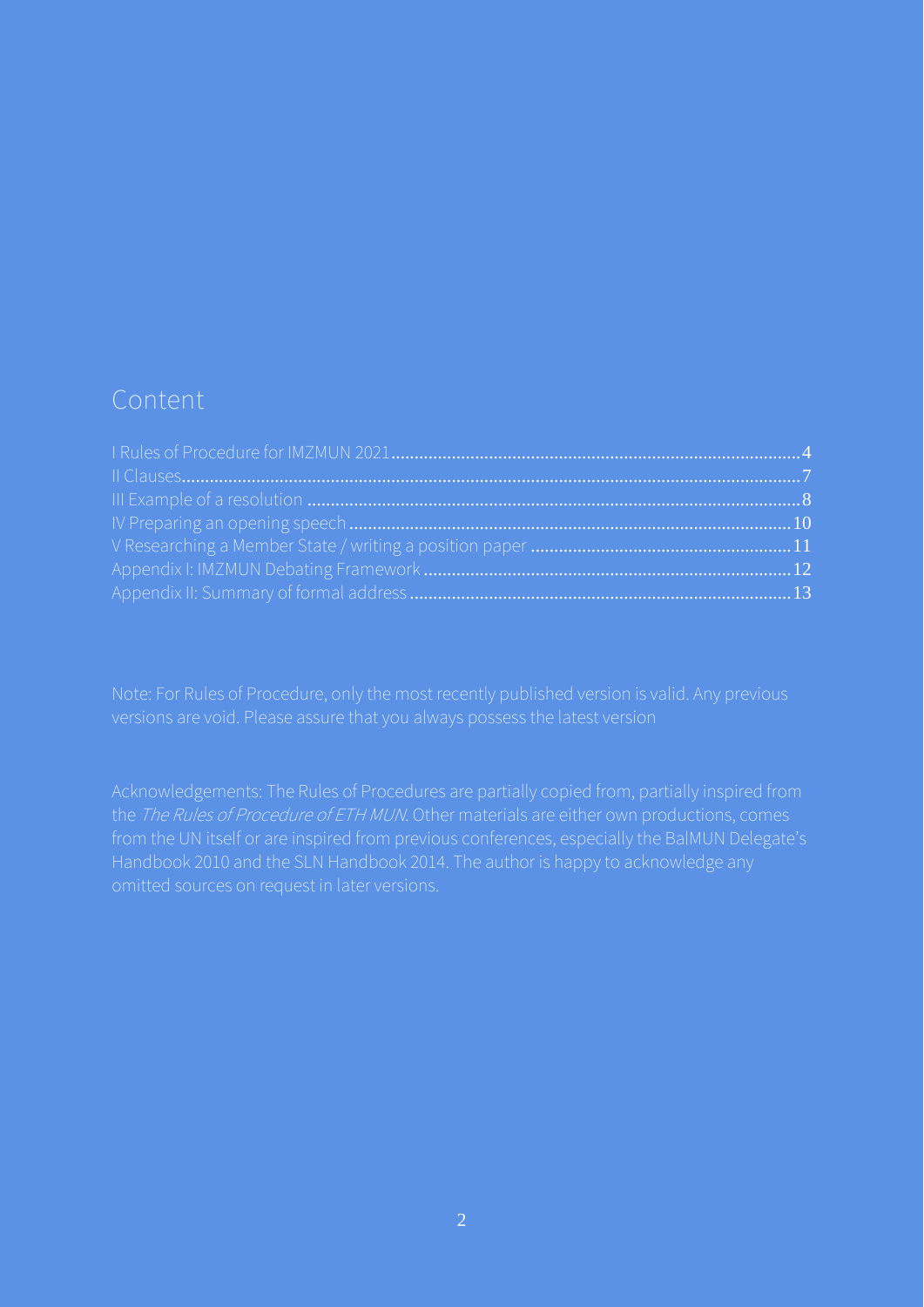# Preamble: the history of IMZMUN

The MUN society at Institut Montana Zugerberg (IMZ) was founded 2009 as an extra-curricular about diplomacy and international relations in UN context. The MUN challenges the students' critical thinking, teamwork, and leadership abilities and involves research, public speaking, intellectual academic challenge.

The tradition of Montana students participating in political debates goes back to the 1940s and the Montana International Relations Club (or its back-then German name Klub für internationale Verständigung). In articles in the Alumni magazine Montana Blatt from the 1940s and 1950s one can read that the Montana International Relations Club intended to improve the tolerance and understanding between students from different cultural backgrounds in the spirit of the newly founded United Nations.

students have the opportunity to meet and debate with other students. Furthermore, these

Participating in the IMZMUN society can be counted towards the IB CAS Programme, but personal statements for future university applications and their CVs.

itself to the school community. It gives the society the opportunity to show the rest of the encourages other students to join the IMZMUN society the following school year.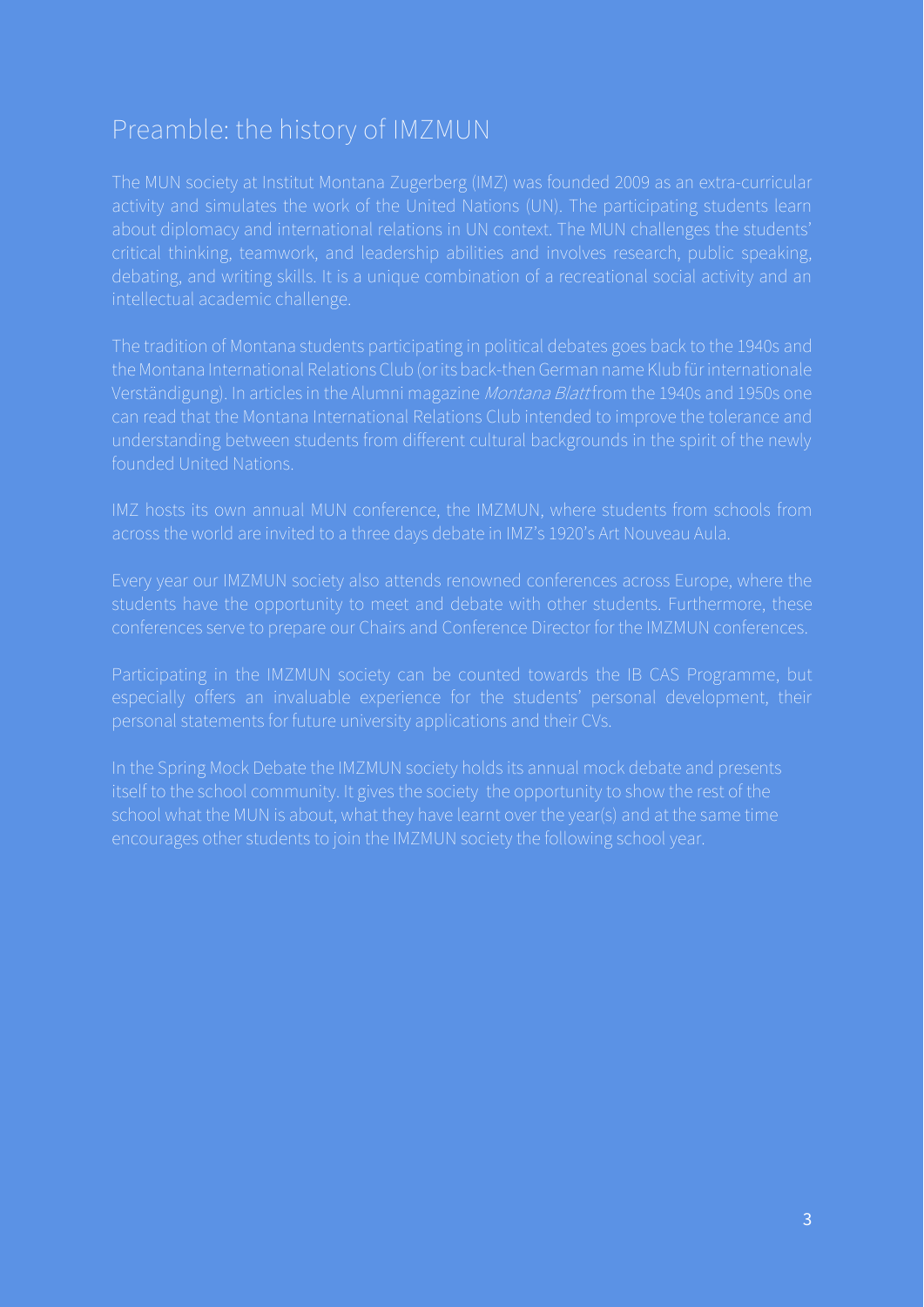# <span id="page-3-0"></span>I Rules of Procedure for IMZMUN 2021

(version 2020.12 - subject to changes)

#### **General**

- 1. The official language of the IMZMUN 2021 is English.
- vote. A Delegate is not to refer to himself/herself in first person, but in third person as
- immediately call to order any Delegate who fails to comply with this rule. Correct terms of address are to be acknowledged and used. It is not possible to raise a motion to appeal to the Chair's decision; only points of order are allowed.

#### **Debating framework**

4. A detailed overview of the debating framework is to be found in AppendixI.

#### **Motions**

- 5. Accepted motions:
	-
	- procedure
	-
	- *Unmoderated caucusing:* informal lobbying
	-
	-
	-
	- the agenda.
	- Motion to debate the resolution as a whole
	-
	- *Motion to extend points of information* is only in order if a Delegate has opened itself to

#### **Speeches**

6. No Delegate may address a session without previously having obtained the permission from the Chair.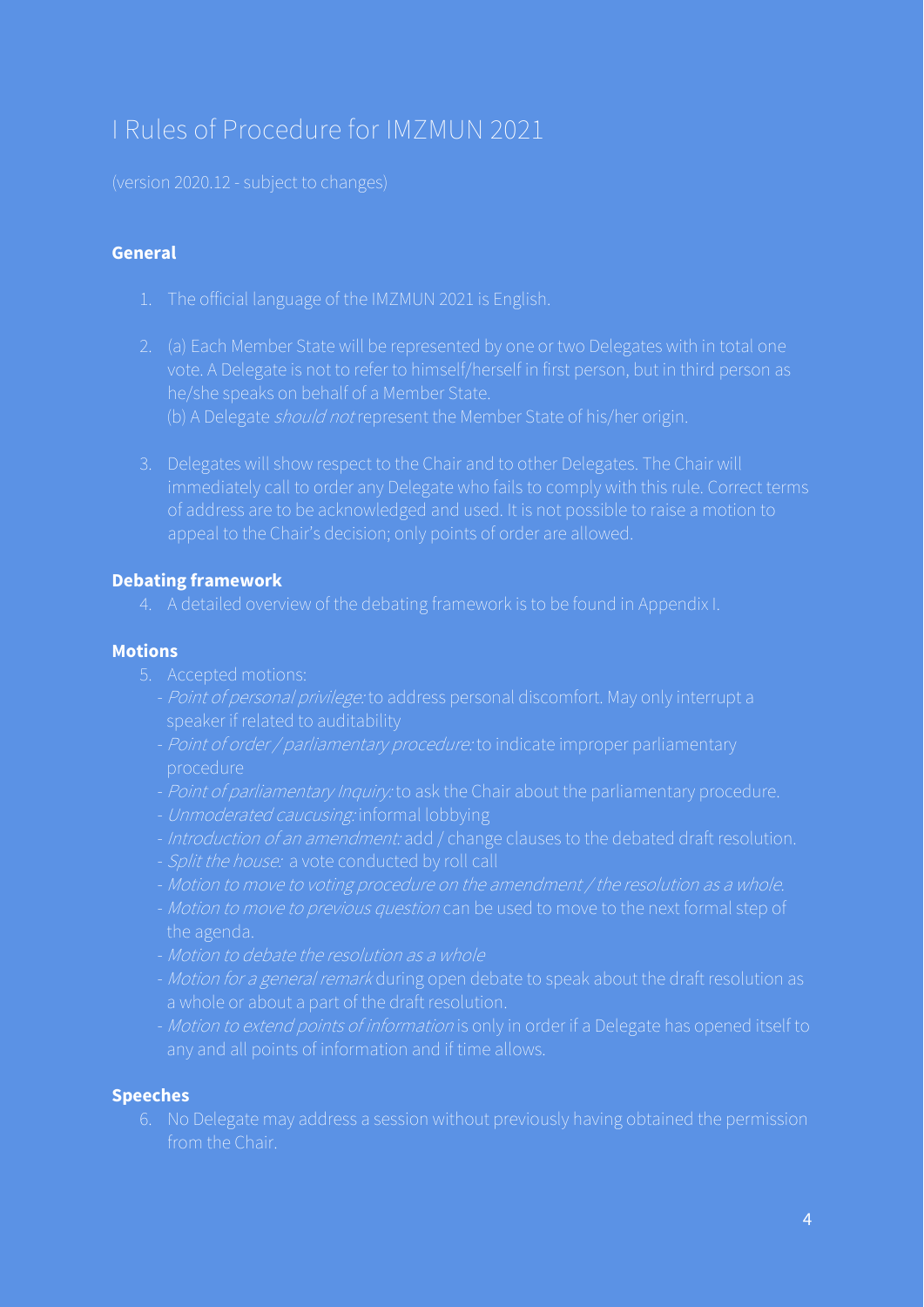- after having concluded a speech:
	- generally not be entertained.
	- whom the floor has been yielded. Also, yields cannot be yielded
	-

### **Resolutions**

- committee, topic, submitting Member State and Operative Clauses. At least one
- 
- 10. For a draft resolution to be introduced, it will need:
	-
	-
	- (c) A minimum of five operative clauses
	-
- 11. The main-submitter of a draft resolution will start with presenting it and then explain

### **Amendments**

- Member State introducing the amendment will automatically be put on the speakers list.
- 13. Amendments cannot be amended before they have been passed (no second-degree amendments).
- 14. Only one clause can be amended at a time
- -
	- Striking a clause
	- Amending a clause (adding / removing subclauses)
	-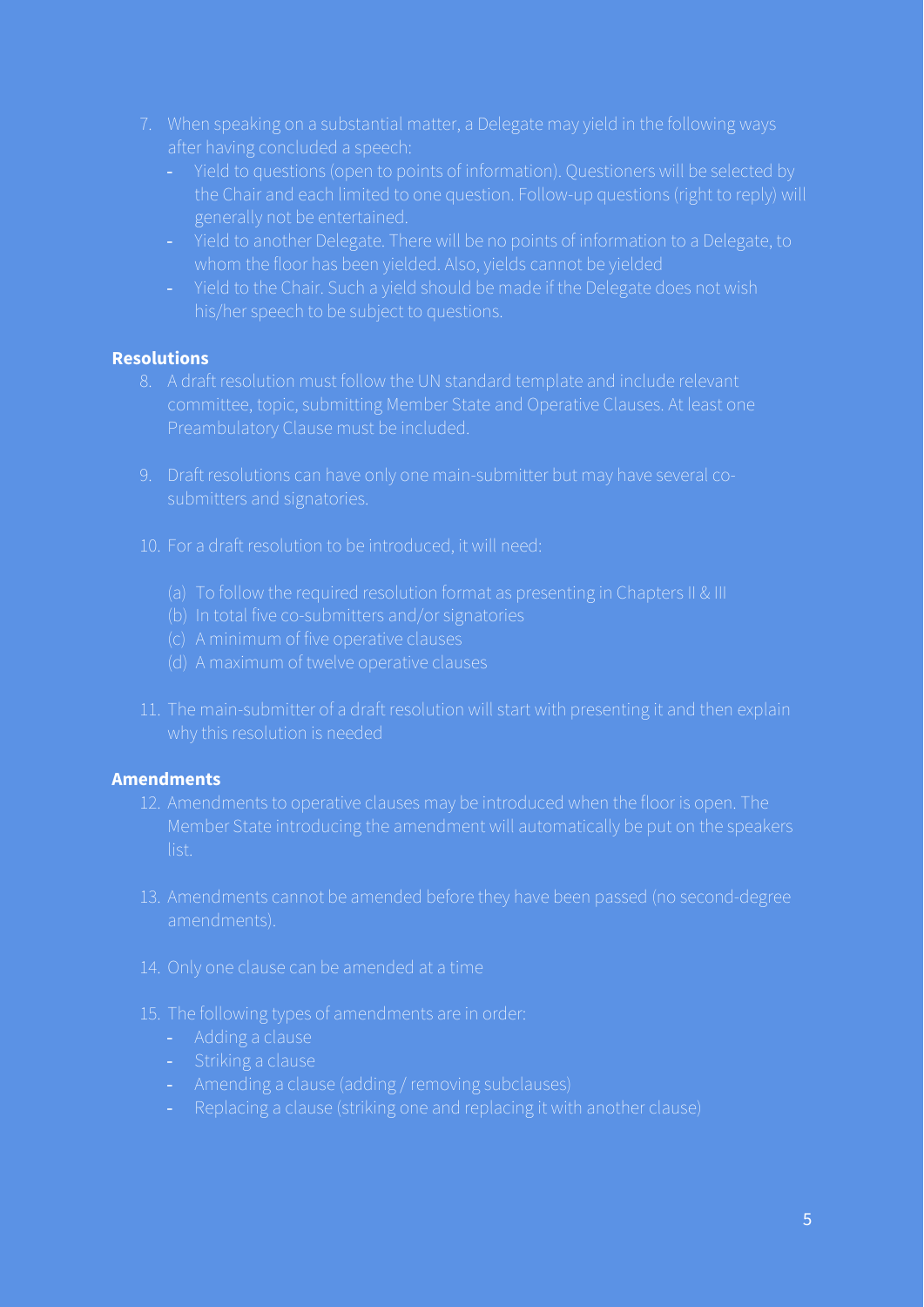### **Voting**

- 16. Procedural votes are any votes which are not on draft resolutions or amendments.
- vote "in favour of", "against" or "abstain from voting"
- and against are equally divided votes, the discussed motion fails. Splitting the house is only possible if there are less than four votes difference between passing and failing.

### **Miscellaneous**

- access and sufficient battery are required for the IMZMUN 2021. Delegates will be
-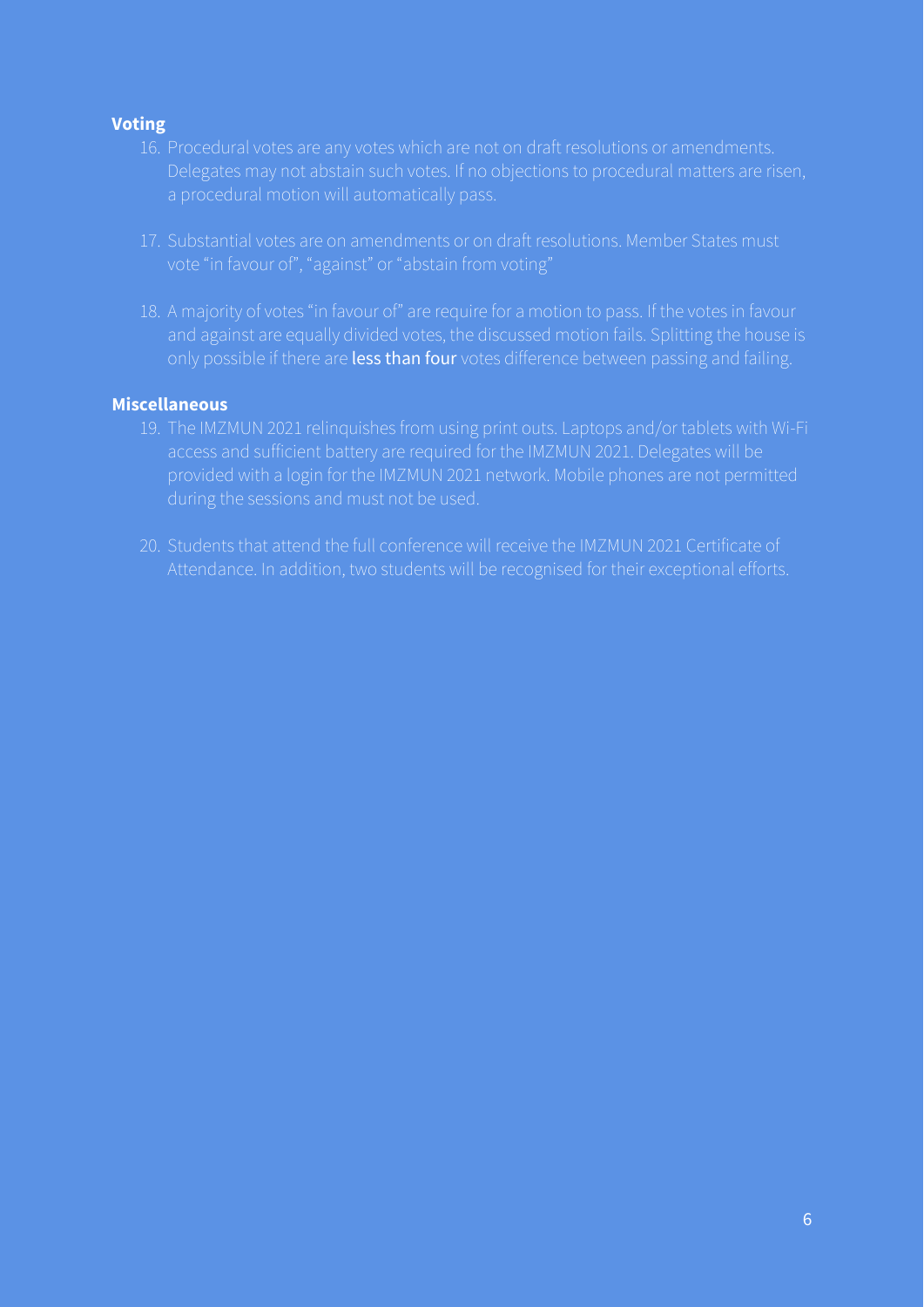# <span id="page-6-0"></span>II Clauses

### Preambulatory Clauses

➔ describe previous actions taken and reasons for the new draft resolution

#### Examples:

| Acknowledging          | Deploring                      | Observing   |
|------------------------|--------------------------------|-------------|
| <b>Affirming</b>       | <b>Desiring</b>                | Pointing ou |
| Alarmed by             | Emphasizing                    | Reaffirming |
| <b>Approving</b>       | Expecting                      | Realizing   |
| Aware of               | Expressing its satisfaction    | Recalling   |
| Bearing in mind        | Fulfilling                     | Recognizing |
| <b>Believing</b>       | Fully alarmed                  | Referring   |
| Confident              | Fully aware                    | Taking into |
| Congratulating         | Further recalling / etc        | Viewing wit |
| Contemplating          | Guided by                      | Welcoming   |
| Convinced              | Keeping in mind                | Regrets     |
| Deeply convinced / etc | Noting with appreciation / etc |             |

 $\rightarrow$  Separated with comma (,)

### Operative Clauses

- $\rightarrow$  describe how the UN will address a problem
- **→** are subject to amendments.

Examples (\*only for the Security Council and hence NOT to be used at the IMZMUN):

| Accepts       | Declares accordingly  |
|---------------|-----------------------|
| Affirms       | Demands*              |
| Approves      | Decides*              |
| Asks          | Deplores              |
| Authorizes*   | Designates            |
| Calls for     | Encourages            |
| Calls upon    | Endorses              |
| Condemns*     | Further invites / etc |
| Confirms*     | Hopes                 |
| Congratulates | Invites               |
| Considers     | <b>Notas</b>          |

Requests\* Regrets Resolves Sanctions<sup>\*</sup> Strongly affirms / etc **Suggests** Urges

 $\rightarrow$  Separated with semi-colon (;)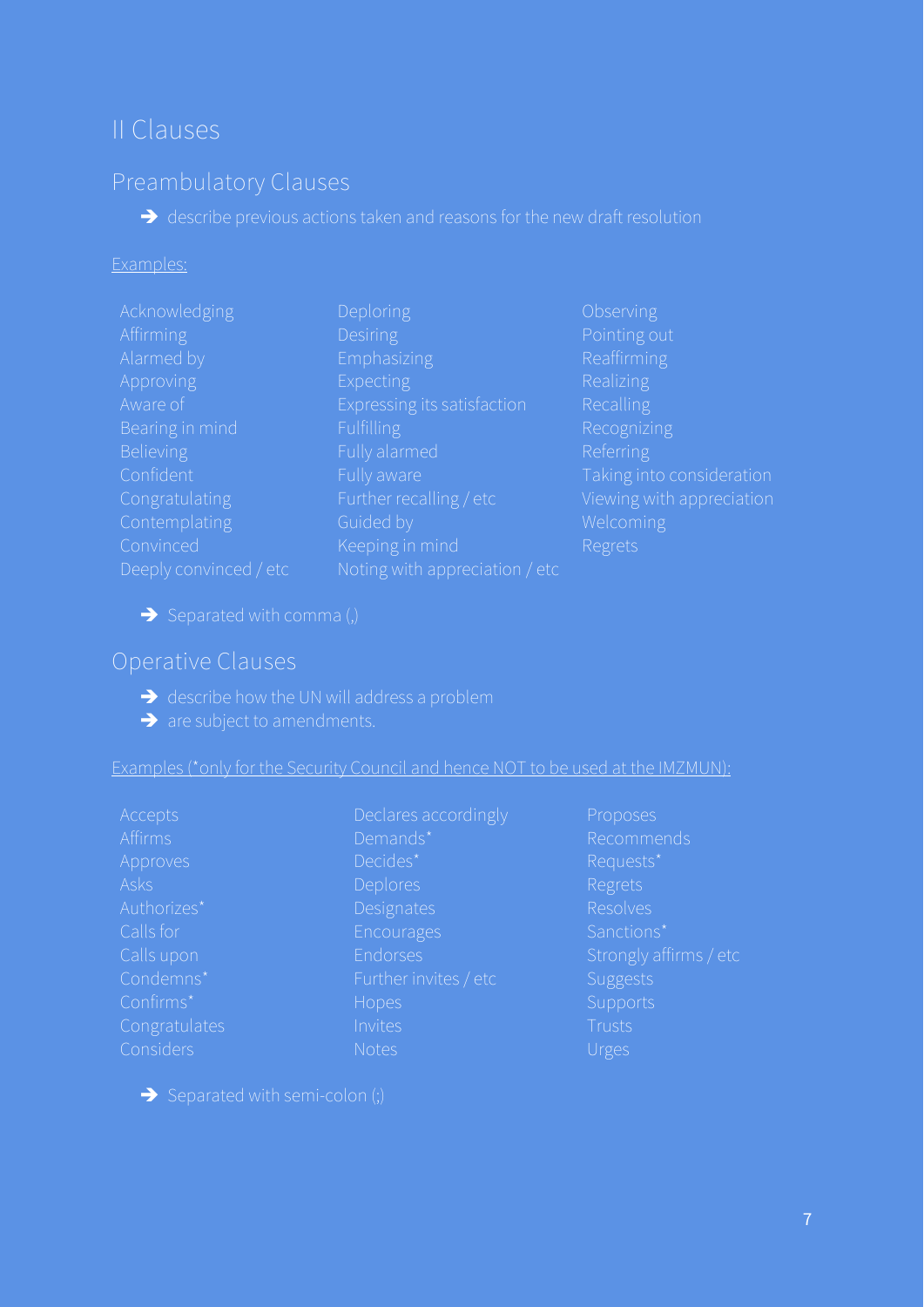# <span id="page-7-0"></span>III Example of a resolution

MAIN SUBMITTER: Denmark SIGNATORIES: Hungary, Czechia, Germany, The United Kingdom of Great Britain and Northern Ireland

Recalling the Charter of the United Nations and the Universal Declaration of Human Rights that human beings shall enjoy fundamental rights and freedoms without discrimination, [use commas to separate preambulatory clauses]

Remembering that a refugee is defined as a person with "a well-founded fear of being persecuted for reasons of race, religion, nationality, membership of a particular social according to the UN 1951 Refugee Convention,

Considering that granting asylum may place heavy burdens on certain countries, and that a satisfactory solution to the refugee crisis within the United Nations cannot be therefore achieved without international cooperation.

1. Calls for Member States to work together in recognizing and further working on the Refugee Crisis;

2. Encourages Member States to refrain from refusing refugees fleeing from persecution and

3. Urges Member States to provide immediate educational opportunities such as but not limited to vocational training for refugees in order to:

- 
- b) develop their skillset for possible future return to their own country;

4. Suggests that through a public-private partnership model, refugees gain specific

5. Invites Member States welcoming asylum-seekers to providing in-depth awareness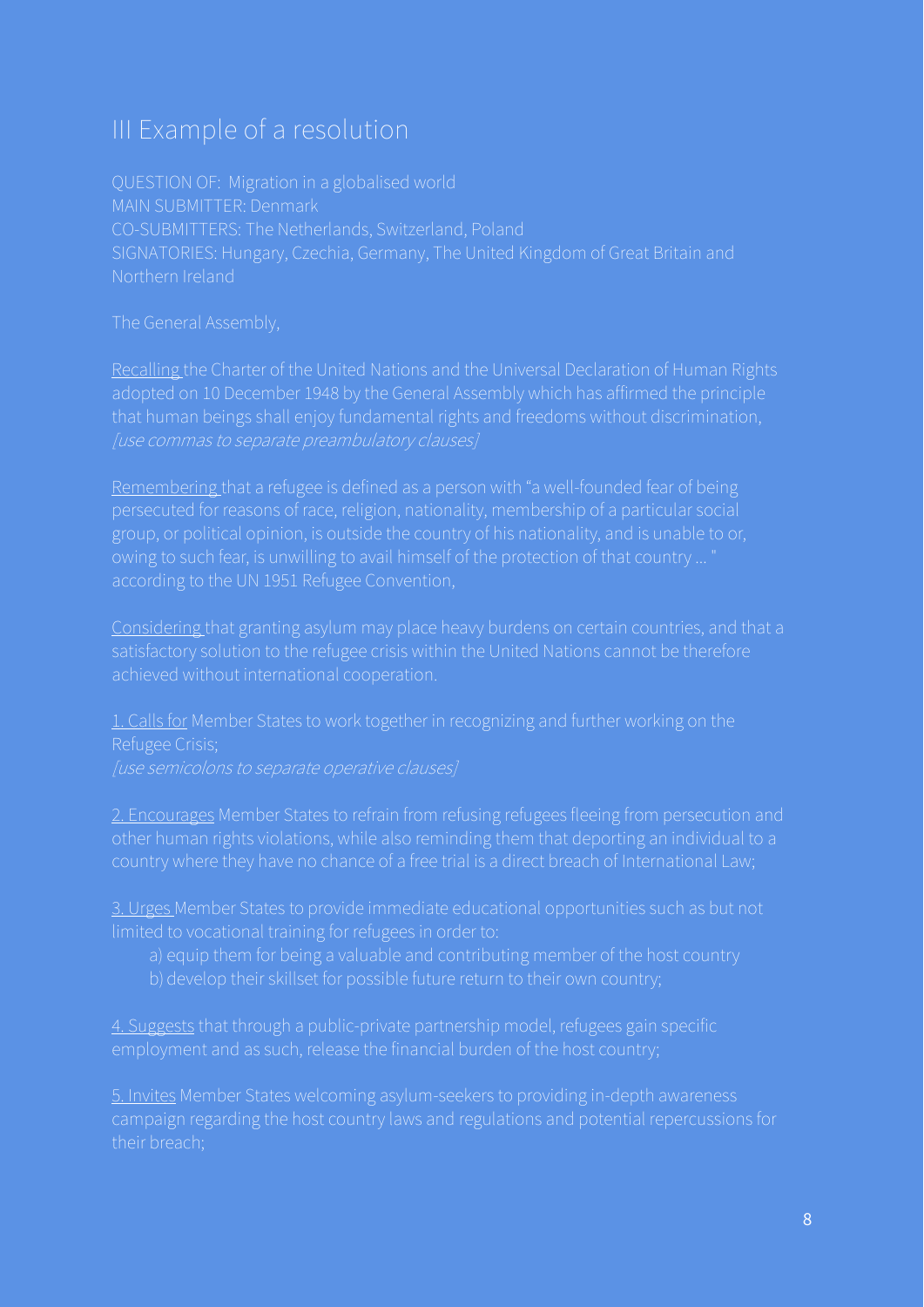6. Further suggests that all immigrants must have probable cause (life or death situation) before being granted asylum and that any migrant that doesn't meet the requirements be

7. Supports that any crime committed by an immigrant should be punished by deportation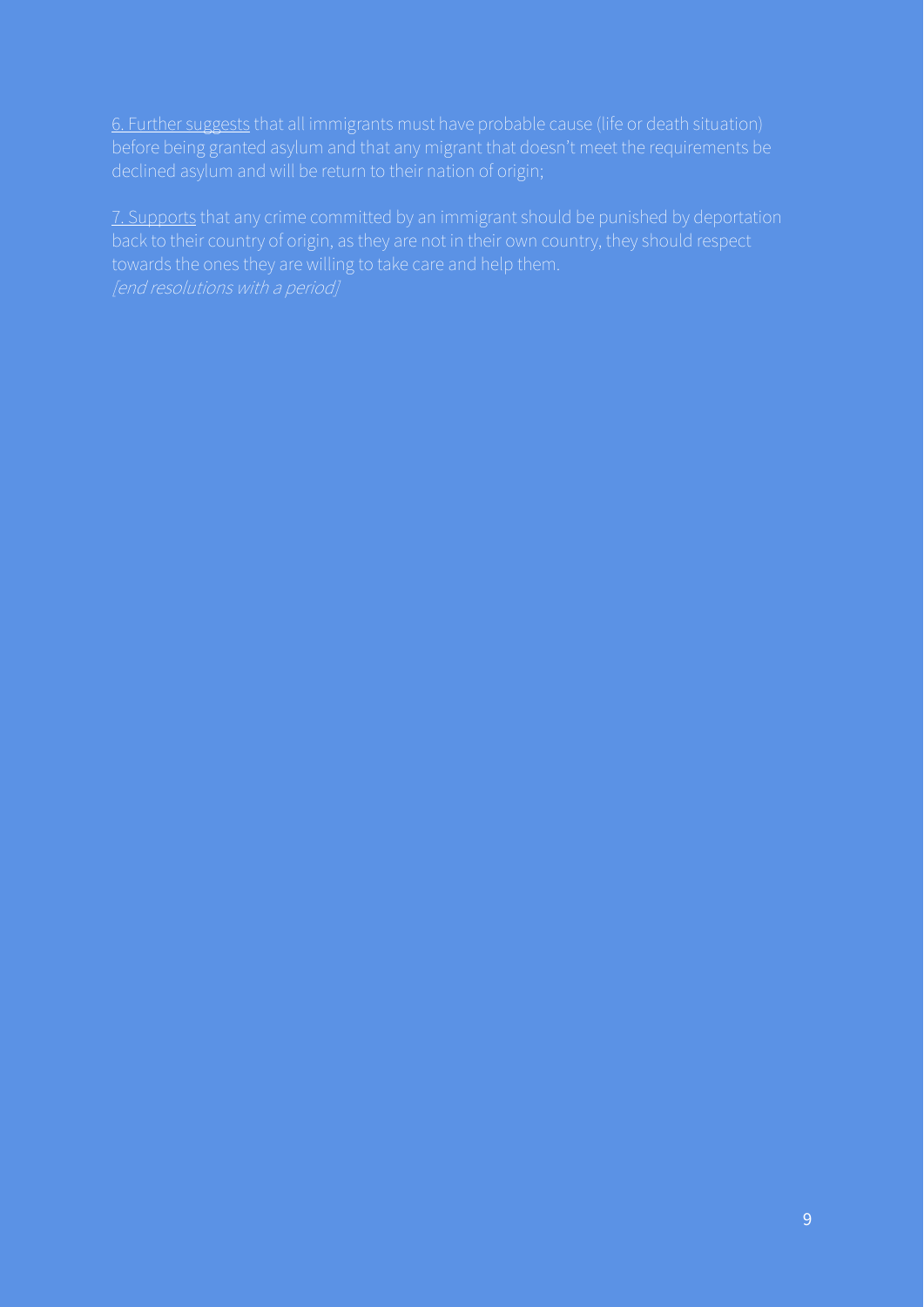# <span id="page-9-0"></span>IV Preparing an opening speech

### Steps

Your opening speech should be presented in maximum one minute. It should focus on the key issues that are most important to your Member State regarding the topic discussed.

end by thanking Chair and the Delegates. Remember to keep your Member State's position in mind.

- ➔ Consider that a good public speaker:
	- Makes eye contact with the audience
	-
	- Shows positive body language stand straight, appear confident
	- Speaks loud and clear
	- Uses his/her time wisely
	- Remembers that there are several speakers, hence makes sure that s/he get the

### Sample opening speech

You find a video of the speech at[: https://www.youtube.com/watch?v=inWhI6dncXc](https://www.youtube.com/watch?v=inWhI6dncXc)

Can anyone tell us: why are the sanctions on us, and not on other nations in the region?

This is a question that needs to be answered if we want to deal seriously with human rights, if

Consider this: if any nation in our vicinity should be under sanctions for human right violations, is it us - or is it the nation bombing the hell out of the people Yemen? Saudi Arabia together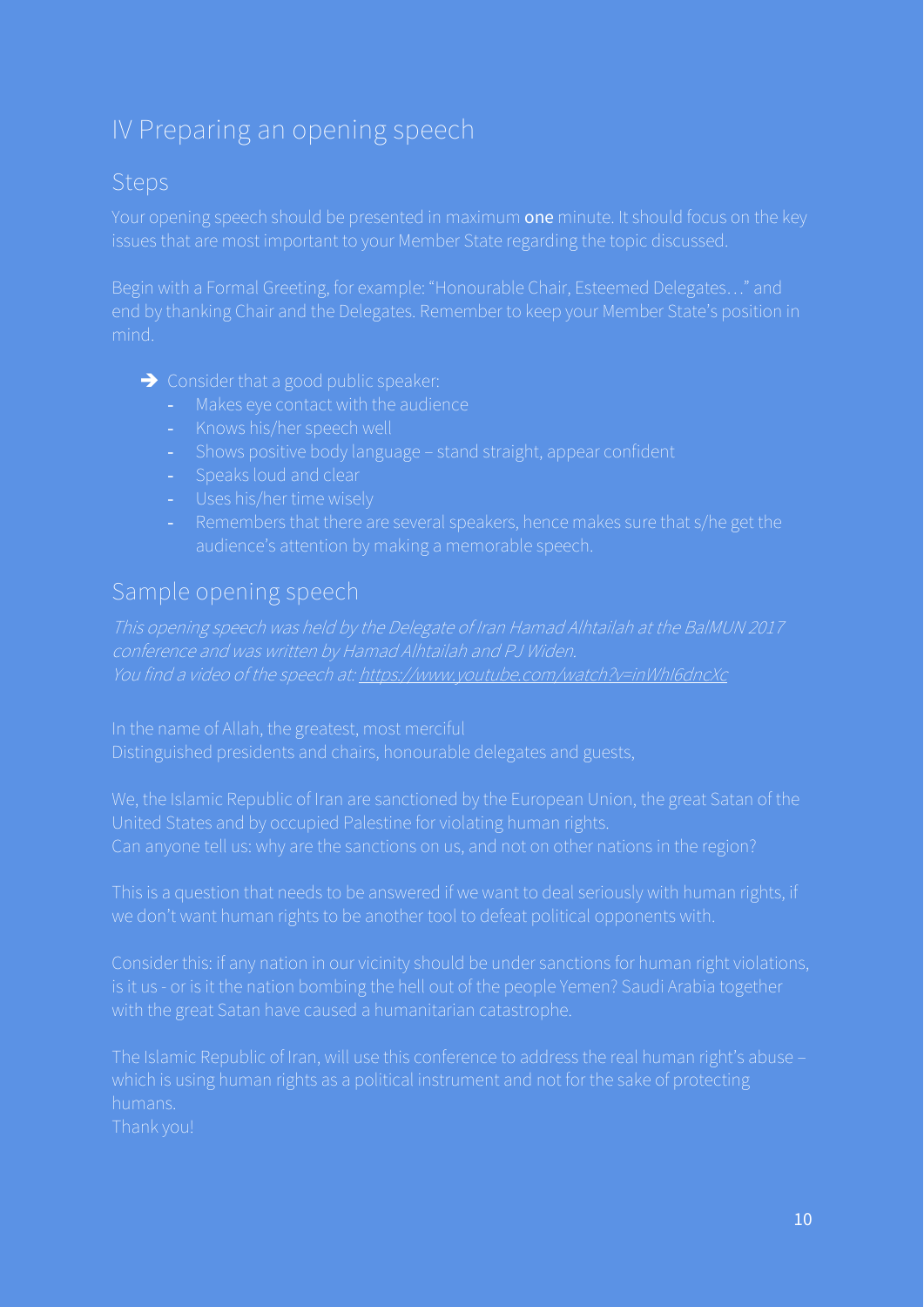# <span id="page-10-0"></span>V Researching a Member State / writing a position paper

It is essential that delegates come prepared to the IMZMUN 2021. The following pages advices delegates on how to research their countries. Delegates are strongly encouraged to prepare a

### Consider

- - $\rightarrow$  rich, poor, democracy, semi-democracy, dictatorship, etc...
	- → continent, neighbours, resources, religion, wealth, sphere of influence, indigenous people
	- $\rightarrow$  Relevant history & current events?
- discussed?
	- $\rightarrow$  why is this the stand point
	- $\rightarrow$  has the Member State made any clear statements concerning the topic

### Sample position paper

TOPIC: Violence against Women MEMBER STATE: Denmark

Denmark believes that in order to end violence against women, nations must look to empower human rights abuses against women as they occur, and no nation is immune to gender violence.

Denmark is confident that this Commission can bring about an end to violence against women tool in protecting victims of gender-based violence. Governments, UN agencies, and nongovernmental organizations (NGOs) can plan a coordinated campaign that educates Another way to stop gender violence would be to reproach Nations that consistently violate treaties such as the Convention on Political Rights of Women (1952), the Convention on the Elimination of All Forms of Discrimination against Women (1979), and the Declaration on the Elimination of Violence against Women (1993). Although this Committee cannot impose violations.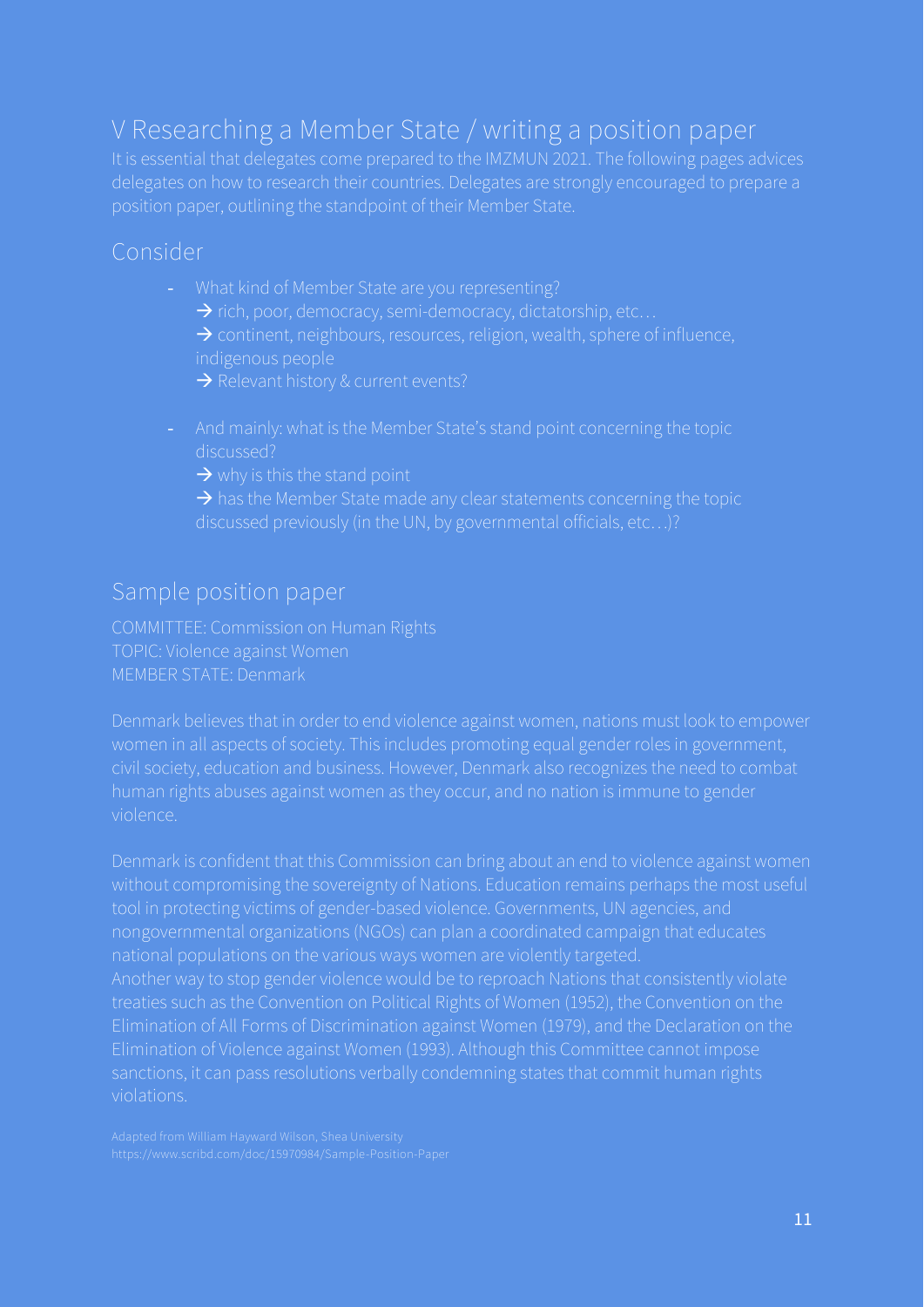# <span id="page-11-0"></span>Appendix I: IMZMUN Debating Framework

- 
- 2. The session is opened. Roll call
- 3. The topic is introduced: caucusing in blocs for draft resolutions.
	- Draft resolutions must follow the UN format stated in the Rules and Procedure of the IMZMUN.
	- Draft resolutions with a minimum of **five** and maximum of **twelwe** operative clauses can be put forward to the Chair. A minimum of **five** co-submitters and/or signatories are required for a draft resolution to be put forward. Preambulatory causes are encouraged, but not required.
	- the Chair.
	- number of signatories and the overall quality. Objections to this are not in order.
- 4. The floor is open for motions (open debate):
	- general comments / rhetorical questions regarding the draft resolution or the introduction of clauses or amendments of existing clauses. Amendments must be
	- If at any time a signatory decides leaves the draft resolution, resulting in less than resolution fails
- favour and again).
	- i. Speeches in favour of amendment & POI
	- ii. Speeches against amendment & POI
	- iii. Substantial vote (abstentions are possible) on the amendment when to move to previous question). If objections upon motion, there will be a voting procedure will take place.
- ➔ Loop: return to 4
- 6. Motion to debate the resolution as a whole: entertained at the discretion of the Chairs.
- 7. Closed debate on the resolution as a whole
	-
	- ii. Speeches against of resolution as a whole & POI
	- iii. Vote on the resolution as a whole. Substantial vote (abstentions are